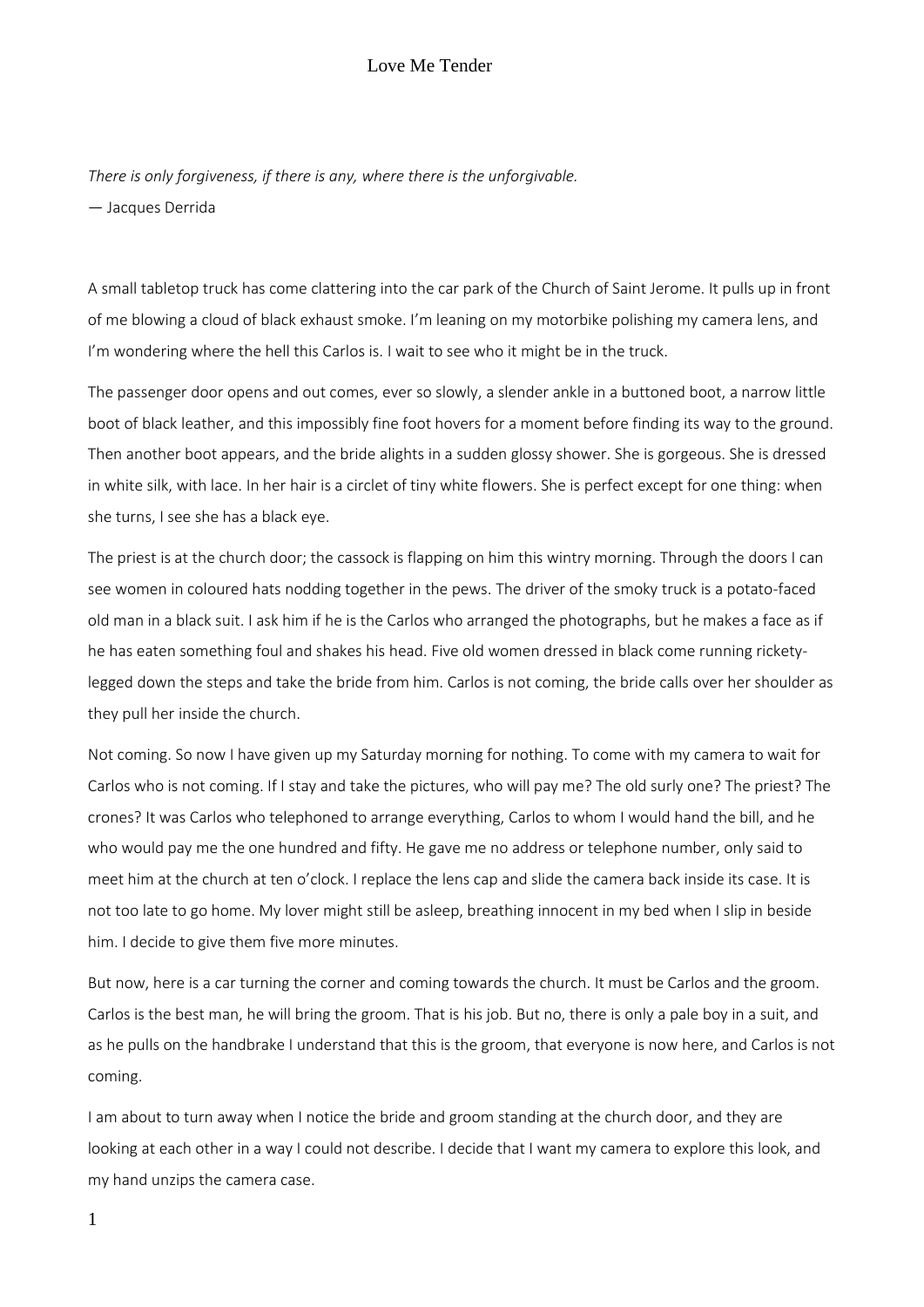As I lift the viewfinder to my eye I am thinking, well, Carlos will contact me, and when he does he will be welcome to the pictures, and he will also be welcome to give me the one hundred and fifty for my trouble. In these times one cannot always be giving, giving, giving. I have my own life's complications.

I follow the bride and groom inside the church. He goes alone to the altar and she vanishes into an anteroom with wooden doors. He is tall and fine-backed as if he would be a good dancer. But how pale he is! The guests all keep twisting around and looking over their shoulders for the bride. I stand ready at the back, holding my camera.

The music starts with a jolt. The groom stands stiff and the bride appears from the anteroom holding onto the old man's arm. She has pulled a white veil completely over her head. I take a picture of them as they begin their journey along the aisle. When they reach the front the old man gives a little shrug and leaves the bride with the priest and the groom. Then he moves away to the side where he stands staring at the floor. It's always the men dealing the women out among each other. Everything is symbol and image, my lover once told me; we humans, we are like that.

The groom has a pointed beard and moustache like a young conjuror, and his face is heart-shaped. He faces the shrouded woman. She is like a big white surprise parcel. In her hands are six or seven oversized white roses, so large they droop from their stems. The music swells, eases and dies, then there is only the sound of everyone breathing. I start to move towards the front but one of the old women seizes my elbow and whispers, You, make sure the pictures are of the good side only. I go to shake her fingers off - they are hard like claws. But she won't let go until I say yes. Yes, I say, okay. I feel like asking in a sarcastic way if she is the Carlos who is paying the one hundred and fifty for the photographs. But I don't; she is just old and anxious, and there is nothing wrong about wanting a bride to look her best in her photographs.

In the apse there is a statue of Mary crying. These churches are such dramatic, such unquiet places. The priest is talking (what is he saying?) and the guests are distracted, peering across the aisle at each other, examining their cuffs and whispering to their neighbours. The priest drones on softly as if it is a secret business. I can't hear well in this rustling whispering place. I think I must be going deaf. The priest's hair is dyed burgundy red but his beard is grey. It looks quite unnatural. He asks them each if they take the other and they say yes in tiny awed voices. The groom takes a ring from his pocket. Suddenly it's done. The ring is on her finger and it's too late, and everyone shifts in their seats, not sure whether to clap or stand or pray, and the world is now different. Now he is hers, she is his and all must be forgiven.

He lifts the veil up over her head and they kiss. I raise my camera. They are looking into each other's faces with a kind of alert composure, and as I press the shutter I think that with such a gaze they have no illusions, these two.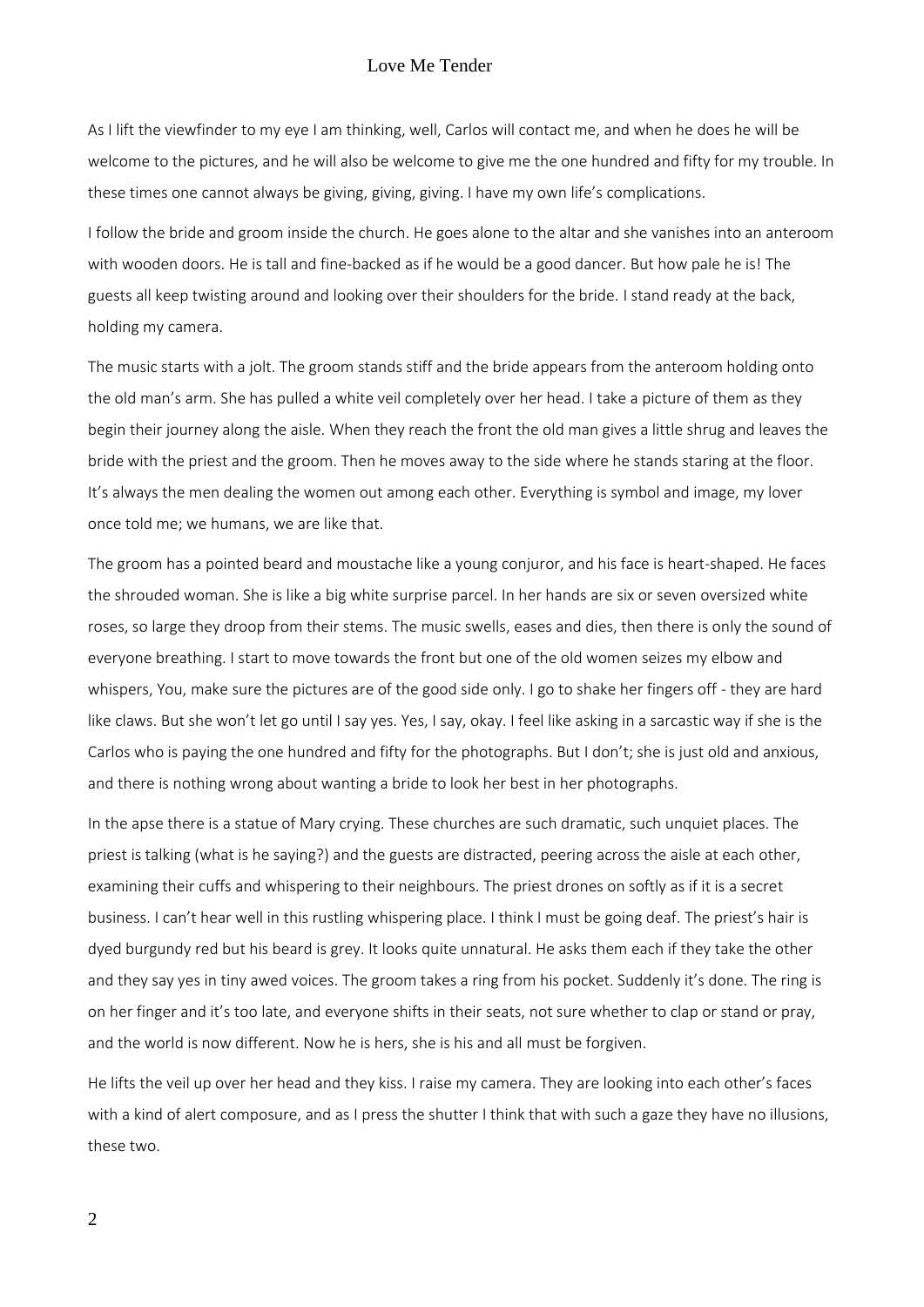By now I am thinking that this event can never be repeated, and I keep taking pictures from various, shall I say, fortunate angles as they all spill out of the church. I notice the old one is keeping a strict eye on me.

Come with us, says the bride to me, the reception is at the Motel Casa Grande. So I follow them up the road on my motorbike with the camera hanging around my neck and the yellow town dogs snapping at my legs.

The reception is in a courtyard overhung with hibiscus and frangipani. While the old ones are busy with the food, my lens is free. When I look at the bridal couple I cannot help thinking about my lover. When he is over me he has the face of a beloved old lion. Beneath me he has the smile of an impulsive teenage boy. I wore Plum Luck lipstick one time, just once the whole year, and I caught his eye. Now I can't stop wondering what I would do. Would I forgive?

At first I think it's my imagination. The bride and groom keep turning their faces towards me and standing very still. I think they want me to take a photograph of the black eye. Take it, I think they are saying, go on. They don't speak to me. Here they come sidling up again, staring into the camera with their heads touching. They are grave for a young bridal couple. I take the pictures.

I have been told the only thing we can ever do in life is forgive and forgive and forgive. But it is the most difficult thing. I try to imagine staying with my lover for another day if he lifted his hand to me. No, it would not be enough for him to say it is part of our culture, or that he had no control over himself. I'm sure I would not forget. How could I? And if it happened once, surely it could happen again.

Until now, I have never thought about any of this.

But in any case, he wouldn't. He is my gentle, my considerate lover.

The wedding lunch appears and it is excellent. There's a suckling pig and fried fish and trays of stuffed peppers and cases of good wine. The cake will be discussed for months. The guests seem to be from all over, and I hear several languages being spoken. There are moments when I don't understand what anyone around me is saying at all. I don't mind this as I am concentrating with my camera.

The band starts and soon everyone is dancing except the old ones, who turn their chairs and sit tapping their feet. The band has a conga player, two guitarists, and a bass player with a scarred old upright bass; he is also the singer. They are playing old American pop songs from the sixties and seventies but with a kind of mariachi feel, and they do harmonies well. Love Me Tender. Dream Baby. *You're too good to be true, can't take my eyes off-a-you.* Some of the guests are a little drunk. They dance with a violent joy, reefing each other around against the music, which is light and happy.

One couple dances on the edge of the crowd, holding each other close, and they move together absorbed in their own frame, her forehead touching his cheek. There is nothing yet to forgive there, I think, and they will go to sleep in each other's arms tonight. With other couples I see a history of grievances and forgiveness,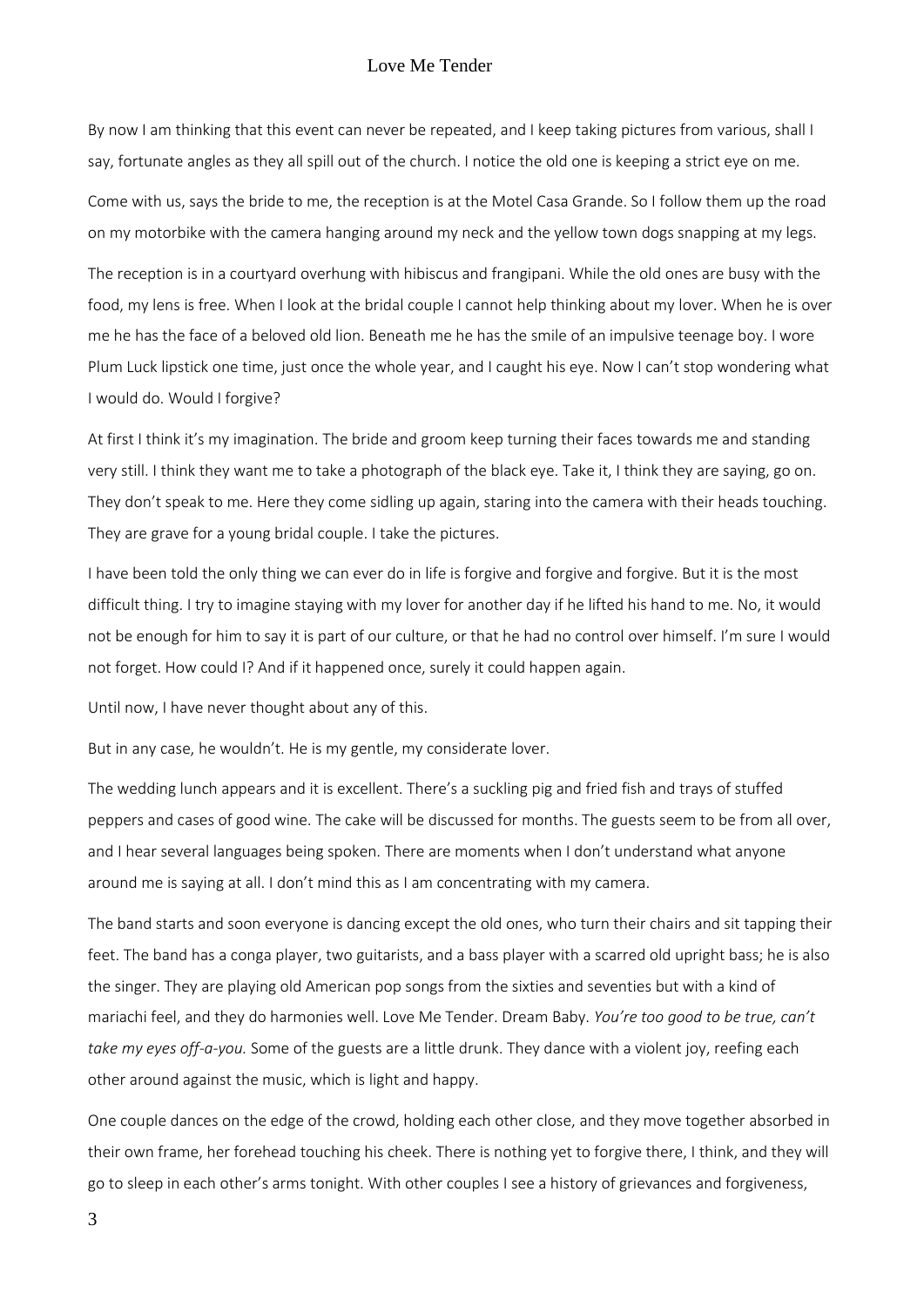and more will be required soon. Marriage, I see, is a business of continuing forgiveness, again and again, then again.

Some of the couples are dancing the lambada. Although it is said to be a sexy dance, they give it a mechanical look, as if they are good with the steps but without love. I am wondering more about love now. I imagine myself with a black eye. The bride and groom only speak to each other in whispers. It is the veiled world of a man and a woman, all the invisible capitulations and pledges, the thousand articles of faith. Who am I to say what she should do? What if it was my lover, and me with the eye? But I know he would never do that. He would not express himself that way, not with violence. He is always kind. A new thought comes: how then would he show anger, and would I be hurt, and would we forgive? To hit another person is to lay all your cards out on the table. It is to say, this punch is what I am ultimately capable of: here it is. Neither my lover nor I know yet what the other is capable of. We are untested.

*Dream baby, got me dreamin' sweet dreams, the whole day through. Dream baby got me dreamin' sweet dreams, night time too.* There's a tight little drum beat and they really are singing some good harmonies. I take a glass or two of wine and dance with the men but I don't look into their eyes. I'm thinking about my lover's eyes, which, when he first opens them in the morning, remind me of warmed sapphires in light. I'm thinking about how gentle and brave he is. I am thinking if he asked me to marry him I would say Yes, I will marry you, even though we are untested.

The light is changing and the hibiscus leaves make cool shadows on the brick wall. I have drunk too many glasses of the sweet wine and I'm not sure anymore what I have in my camera. It's been a long wedding day. The band is packing up their instruments and the guests are picking over the cake crumbs and searching under the tables for their hats and coats.

The bride and groom come over as I am zipping up my leather jacket for the motorbike. I wish them luck. We stand quietly for a few moments. I am not a meddler (I leave that work to others) but I know they can see my question. He was frightened, the bride tells me. He has promised never to do it again, she says. He was afraid about me and his cousin Carlos, that there was something, but now he knows there is nothing to worry about. This was the only time; he will never do it again, she says. The groom nods, wordless as she tells me these things. She seems sure. I hope things will go all right for them. I don't know. It is a serious thing.

I take one more picture in this very gentle light. She is a great beauty, and his face is pale and heart-shaped.

I have read that a promise is our only defence against the unpredictability of the future. I have also read that forgiveness is our only way of undoing the past. It is not saying what happened was all right. It is saying: of my own free will, I reverse your deed. But maybe life is the one that needs pardoning. Sometimes when I think about what there is to forgive, I don't know where to turn my eyes, and I look at the ground.